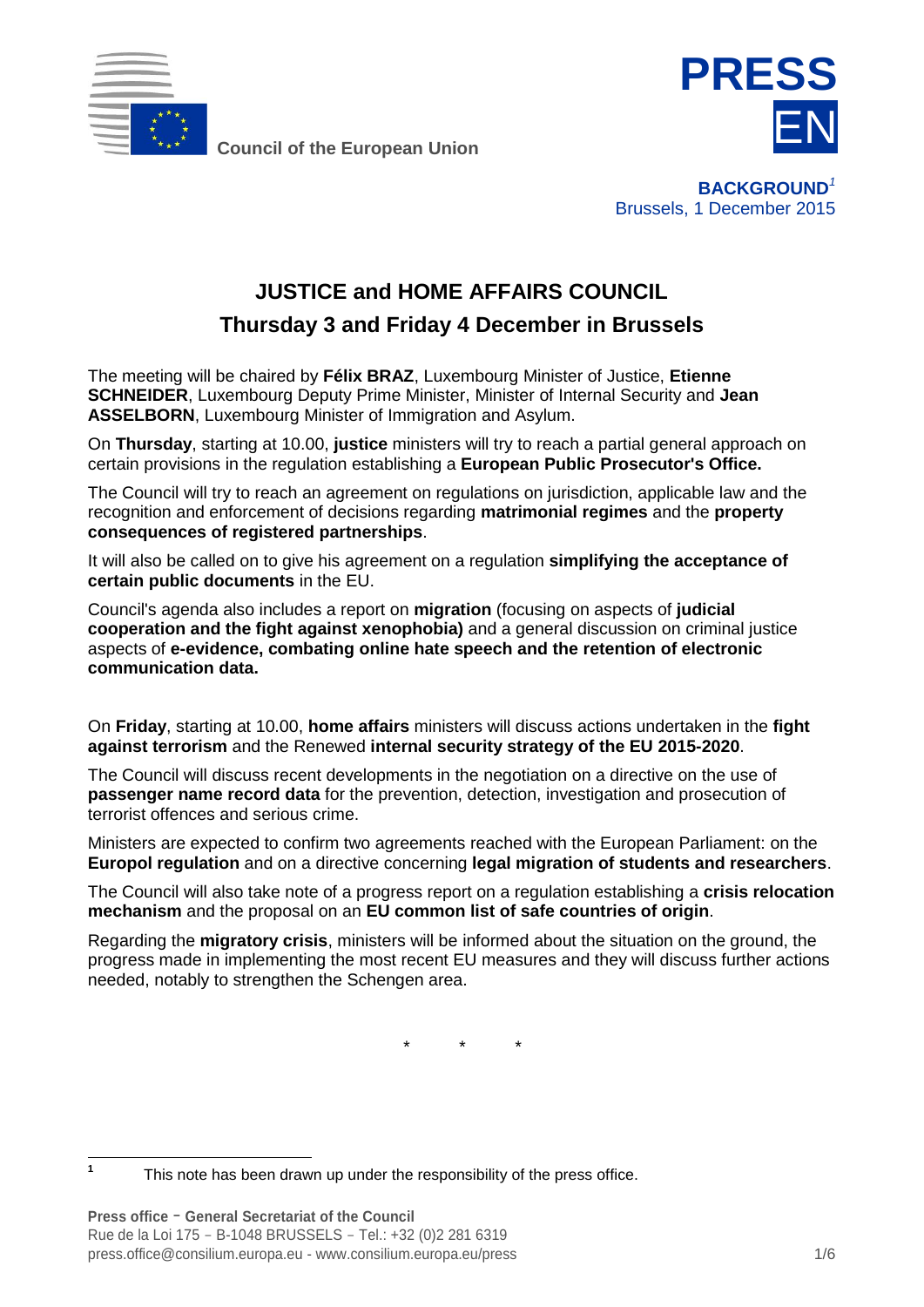### **Press conferences:**

- **Justice** Council *(Thursday, at the end of the meeting +/- 18.00)*
- **Home Affairs** Council *(Friday, before lunch +/- 13.00 and at the end of the meeting +/- 18.00)*

*\* \* \**

*Press conferences and public events by video streaming:* [http://video.consilium.europa.eu](http://video.consilium.europa.eu/) *Video coverage in broadcast quality* (MPEG4) and *photo gallery on*: [www.eucouncil.tv](http://www.eucouncil.tv/)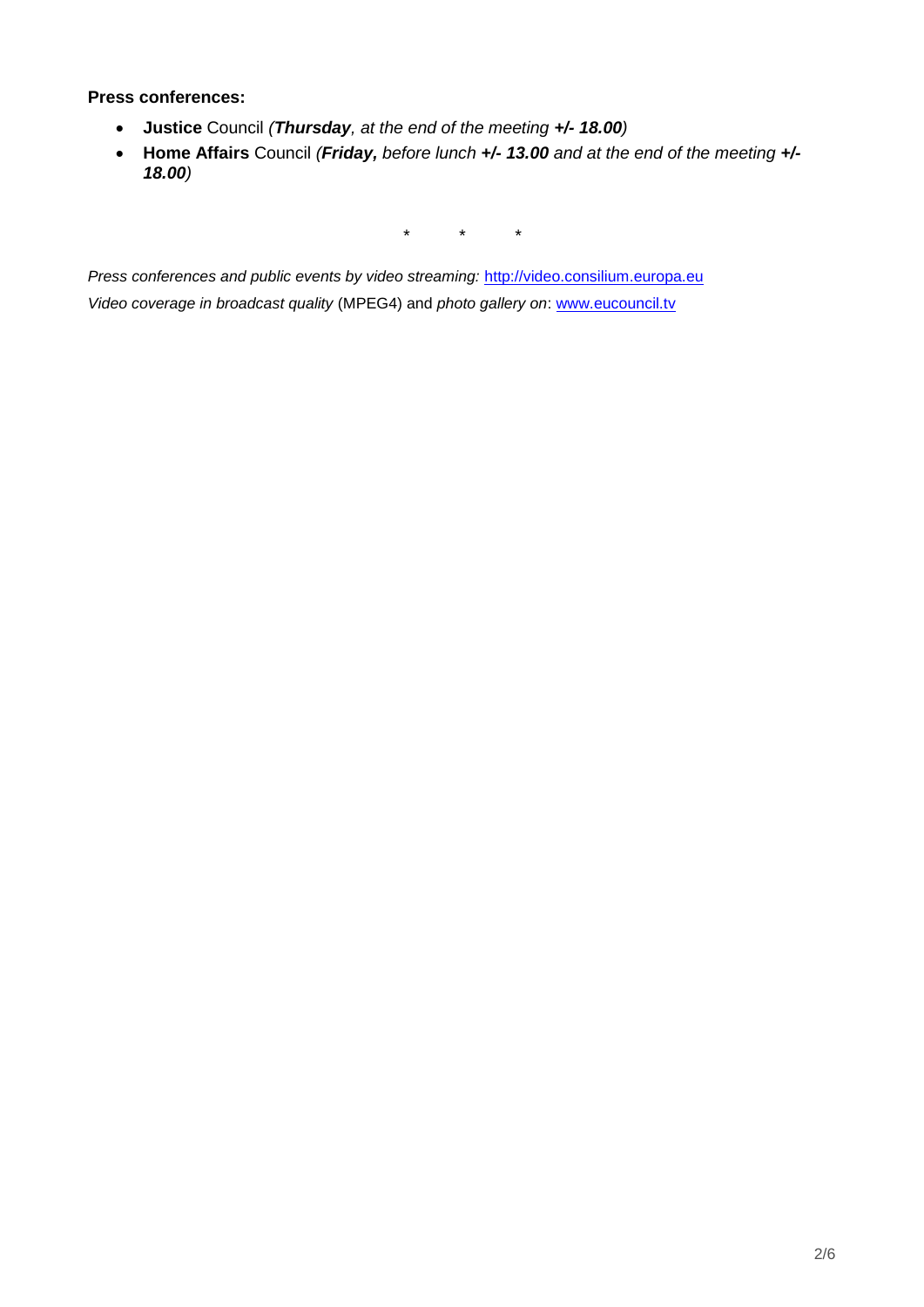# **JUSTICE**

### **European public prosecutor's office**

The Council will discuss and try to provisionally agree on certain articles of the draft regulation establishing the European public prosecutor's office (EPPO).

The potential agreement is expected to cover articles 17-23 and 28a (partly) of the draft regulation.

Articles 17, 19, 20, 22a and 28a(2a, 2b and 2c) cover issues related to the competence and exercise of the competence of EPPO. Article 18, 22 and 23 include important provisions on territorial and personal competence of the office, as well as on the initiation and conducting of investigations.

The proposed regulation is aimed at helping combat crimes against the EU's financial interests by introducing a European Public Prosecutor's Office with competence in that area. The legal basis and the rules for setting up the EPPO are laid down in article 86 of the Treaty on the Functioning of the European Union (TFEU). The proposed regulation requires the unanimous support in the Council which adopts it after having obtained the consent of the European Parliament.

The Commission presented its [proposal](http://data.consilium.europa.eu/doc/document/ST-12558-2013-INIT/en/pdf) on 17 July 2013.

### **Matrimonial property regimes and property consequences of registered partnerships**

The Council is invited to approve a political agreement on two proposals: the Council regulations on jurisdiction, applicable law and recognition and enforcement of decisions in matters of matrimonial property regimes and property consequences of registered partnerships.

These proposals complete the framework of EU instruments of judicial cooperation in the area of family law, consisting of the Brussels IIa regulation in matters of divorce and parental responsibility [\(regulation 2201/2003\)](http://eur-lex.europa.eu/legal-content/EN/TXT/?uri=CELEX:32003R2201), the Rome III regulation on the law applicable to divorce [\(regulation](http://eur-lex.europa.eu/legal-content/EN/TXT/?qid=1417629960334&uri=CELEX:32010R1259)  [1259/2010\)](http://eur-lex.europa.eu/legal-content/EN/TXT/?qid=1417629960334&uri=CELEX:32010R1259), the maintenance obligations regulation [\(regulation 4/2009\)](http://eur-lex.europa.eu/legal-content/EN/TXT/?qid=1417630003603&uri=CELEX:32009R0004) and the succession regulation [\(regulation 650/2012\)](http://eur-lex.europa.eu/legal-content/EN/TXT/?qid=1417630052144&uri=CELEX:32012R0650).

Both regulations aim to determine which judge will have jurisdiction for and which law will be applicable to matters of matrimonial property regimes and property consequences of registered partnerships. The free circulation of judgments in that area will also be ensured in a similar way as judgments are recognised and enforced under the succession regulation.

The texts will ensure legal certainty and predictability in order to facilitate international couples' management of their property.

The regulations leave untouched the underlying institutions of marriage and partnership, which remain matters that are defined by the national laws of the member states. Nothing in these regulations obliges member states to introduce the institution of registered partnership into their national law.

In order to ensure equal treatment of spouses and partners, both regulations contain parallel provisions and are treated as a package.

For more information:

[Compromise text on matrimonial property regimes](http://data.consilium.europa.eu/doc/document/ST-14651-2015-INIT/en/pdf) [Compromise text on property consequences registered partnerships](http://data.consilium.europa.eu/doc/document/ST-14652-2015-INIT/en/pdf)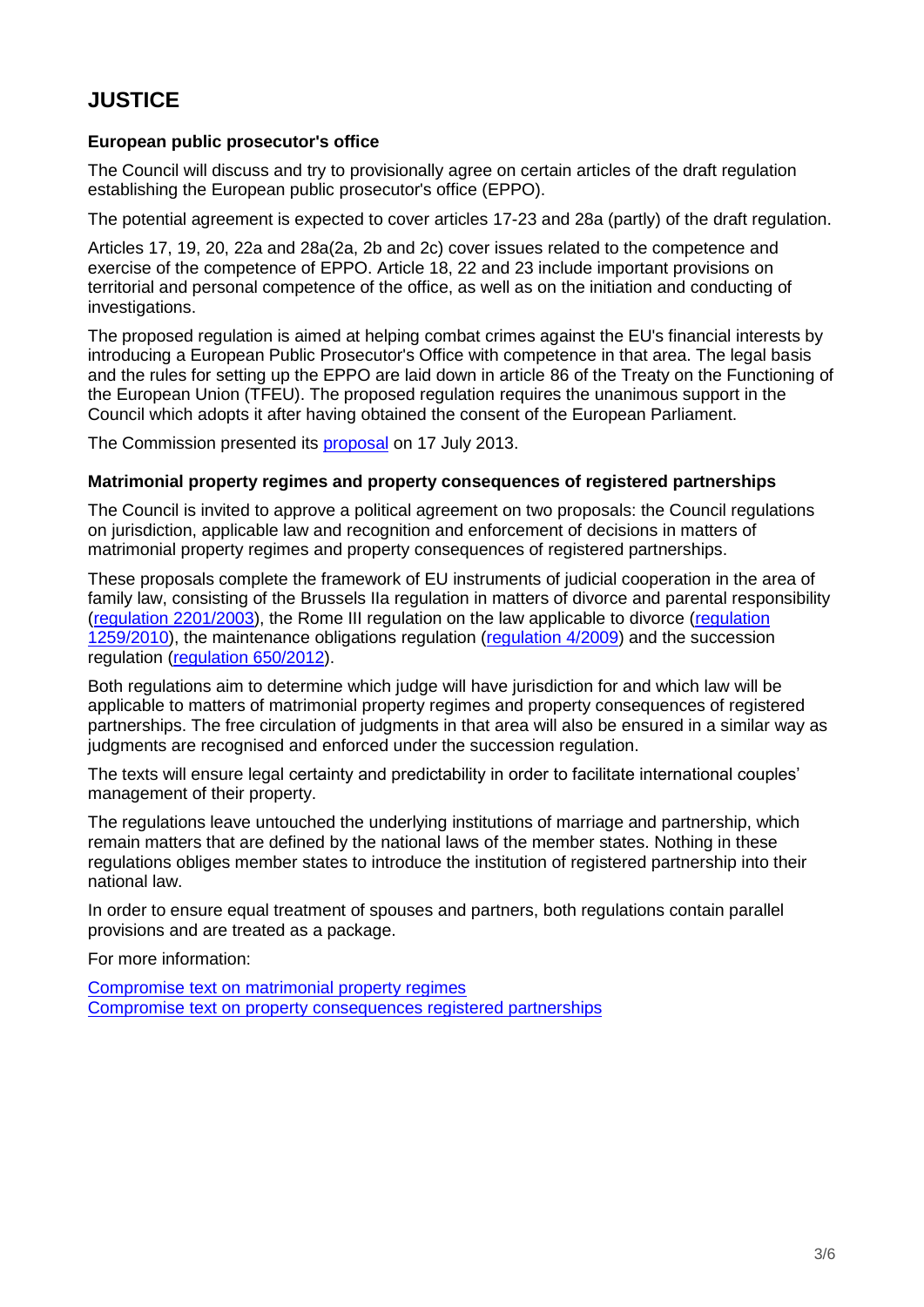# **Free circulation of public documents**

The Council is expected to confirm the political agreement reached on a regulation which will facilitate the free movement of citizens by simplifying the requirements for presenting certain public documents in the EU.

The regulation aims at simplifying the procedures for the cross-border presentation of public documents related to civil status matters, such as births, deaths, marriages and registered partnerships, and public documents certifying the absence of a criminal record. The regulation also covers public documents which EU citizens may be required to present when they wish to vote and/or stand as candidates in elections to the European Parliament or in municipal elections.

On 21 October 2015, the Permanent Representatives Committee (Coreper) already [approved the](http://www.consilium.europa.eu/en/press/press-releases/2015/10/21-free-circulation-public-documents/)  [compromise package](http://www.consilium.europa.eu/en/press/press-releases/2015/10/21-free-circulation-public-documents/) agreed with the European Parliament.

### **Retention of electronic communication data**

The Council will have a general discussion on the consequences of the invalidation of the Data Retention Directive<sup>2</sup>, on the basis of a **document** prepared by the Presidency.

On 8 April 2014 the European Court of Justice rendered a [judgment](http://curia.europa.eu/juris/liste.jsf?pro=&lgrec=fr&nat=or&oqp=&dates=&lg=&language=en&jur=C%2CT%2CF&cit=none%252CC%252CCJ%252CR%252C2008E%252C%252C%252C%252C%252C%252C%252C%252C%252C%252Ctrue%252Cfalse%252Cfalse&num=C-293%252F12&td=%3BALL&pcs=Oor&avg=&page=1&mat=or&jge=&for=&cid=256702) by which it invalidated the 2006 Data Retention Directive.

The Data Retention Directive obliges member states to provide for an obligation for providers of publicly available electronic communications services and of public communications networks to retain traffic and location data for a period between six months and two years, the choice of the length of the period being left to each member state in its national law.

The retention is to be performed in order to ensure that the data are available for the purpose of the investigation, detection, and prosecution of serious crime, as defined by each member state in its national law.

### **Ensuring effective criminal justice in the digital age**

The Council will have a discussion on the possible way forward in addressing the challenges related to the collection and use of electronic evidence in criminal proceeding on the basis of a [document](http://data.consilium.europa.eu/doc/document/ST-14369-2015-INIT/en/pdf) prepared by the Presidency.

The document lists a certain number of possible strands of work to be examined. Ministers will be invited to indicate which of the issues should be addressed as a matter of priority.

 $\overline{2}$ 

**<sup>2</sup>** Directive 2006/24/EC on the retention of data generated or processed in connection with the provision of publicly available electronic communications services or of public communications networks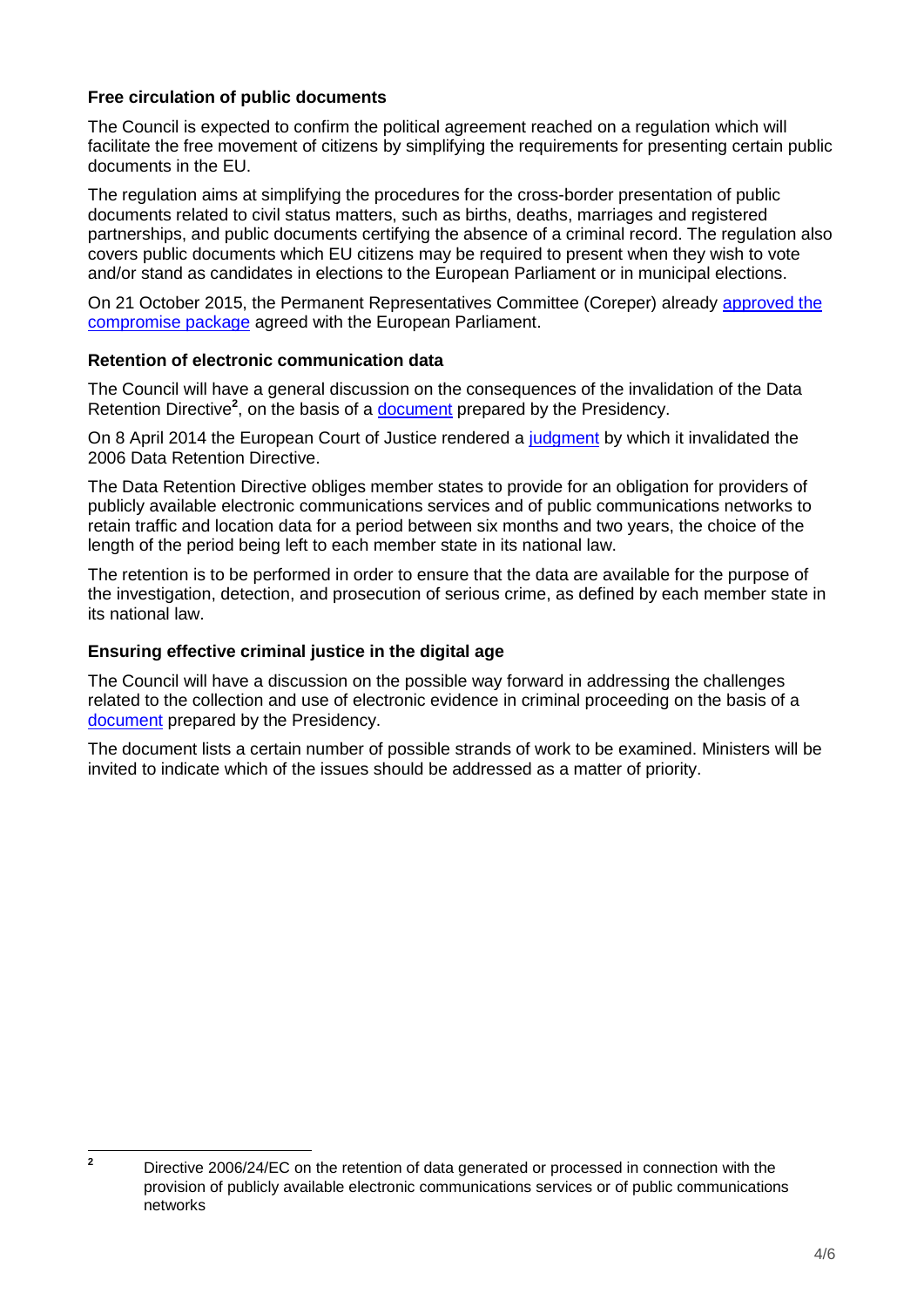# **HOME AFFAIRS**

# **Migration**

Home affairs ministers will receive the latest integrated analysis of the information available in the context of the Integrated Political Crisis Response (IPCR) arrangements activated by the Presidency in full mode on [9 November 2015.](http://www.consilium.europa.eu/en/meetings/jha/2015/11/09/)

Ministers will then hold a broad discussion on the basis of this information and on the progress made in implementing the most recent EU measures and actions needed to strengthen the Schengen area.

This point will be discussed under the Mixed Committee format (the EU plus Norway, Iceland, Liechtenstein and Switzerland)

For more information:

[Council website: Finding solutions to migratory pressures](http://www.consilium.europa.eu/en/policies/migratory-pressures/)

### **EU PNR Directive**

The Presidency will inform the Council on the work progress on the proposal for a directive on the use of passenger name record data for the prevention, detection, investigation and prosecution of terrorist offences and serious crime.

The draft directive aims to regulate the transfer from the airlines to the member states of PNR data of passengers of international flights, as well as the processing of this data by the competent authorities. The directive establishes that PNR data collected may only be processed for the prevention, detection, investigation and prosecution of terrorist offences and serious crime.

In April 2012 the Justice and Home Affairs Council agreed on a general approach regarding the draft directive.

The Council and the European Council have regularly highlighted the urgency of finalising this directive, in light of the growing threat posed by foreign fighters.

On 15 July 2015, the committee in charge of the proposal at the European Parliament adopted a revised report on the directive and a mandate to open negotiations with the Council.

Negotiations between the institutions on the draft directive are ongoing.

For more information:

**3**

[Council website: Regulating the use of passenger name record data](http://www.consilium.europa.eu/en/policies/fight-against-terrorism/passenger-name-record/)

### **Counter-terrorism / Security**

Ministers**<sup>3</sup>** will be briefed by the Presidency and the EU Counter-terrorism coordinator about the implementation of measures regarding counterterrorism, following the statement by EU leaders on 12 February 2015.

Following the tragic terrorist attacks in Paris, justice and home affairs ministers already met in Brussels on 20 November 2015 to ensure the follow-up of existing measures and discussed how to strengthen the EU response by adopting a set of [conclusions.](http://www.consilium.europa.eu/en/press/press-releases/2015/11/20-jha-conclusions-counter-terrorism/)

Exceptionally, in the presence of the Associated States